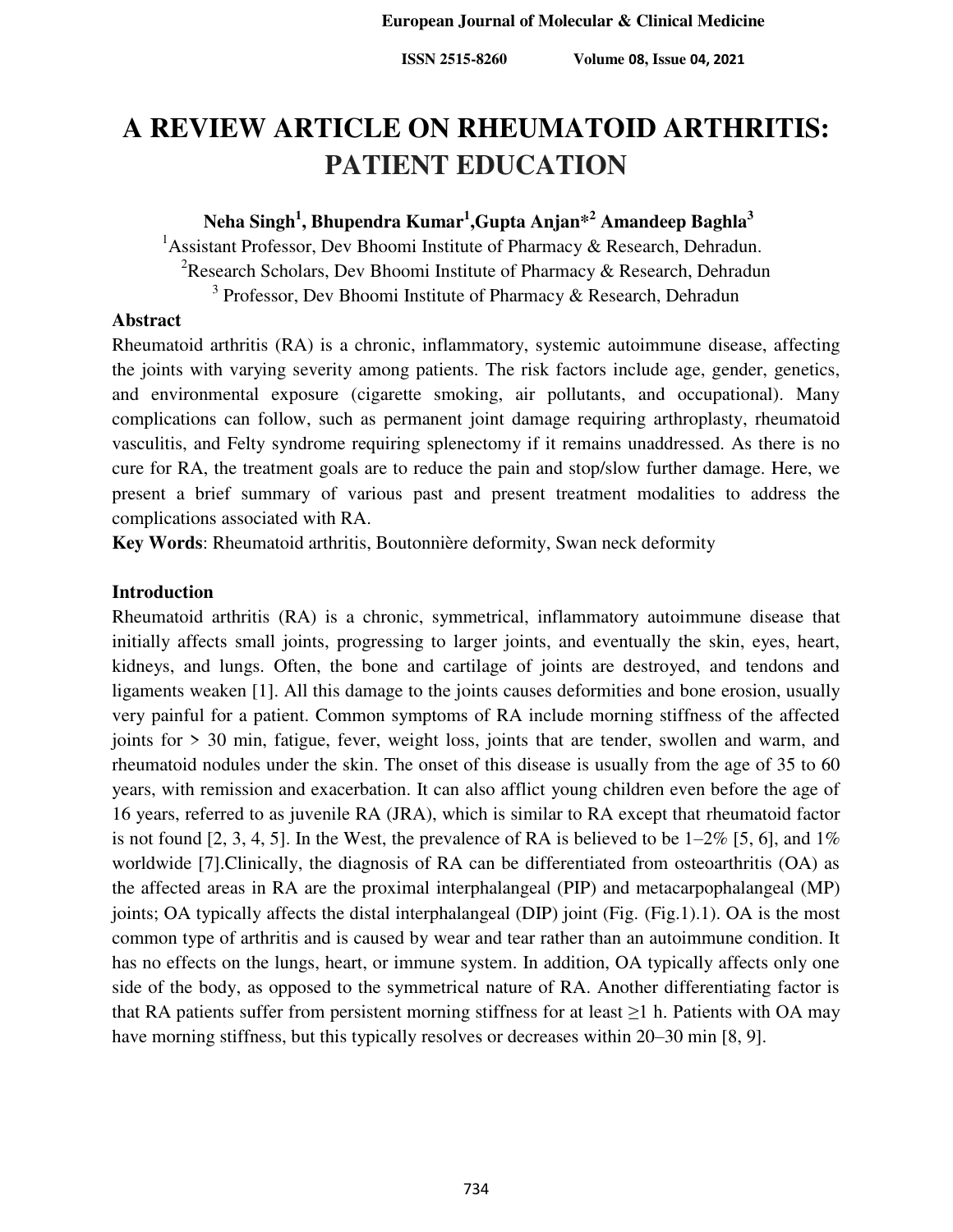#### **European Journal of Molecular & Clinical Medicine**

 **ISSN 2515-8260 Volume 08, Issue 04, 2021**



A classic example of joint deformities associated with rheumatoid arthritis. Boutonniere deformity is visible in the 5th digit of the right hand, Swan neck deformity in the 5th digit of the left hand, and hallux valgus can be seen in the foot.The goals of treatment for RA are to reduce joint inflammation and pain, maximize joint function, and prevent joint destruction and deformity. Treatment regimens consist of combinations of pharmaceuticals, weight-bearing exercise, educating patients about the disease, and rest. Treatments are generally customized to a patient's needs and depend on their overall health. This includes factors such as disease progression, the joints involved, age, overall health, occupation, compliance, and education about the disease [10]. This review briefly highlights the classic and current treatment options available to address the discomfort/complications of RA. An exhaustive review was recently published by Smolen et al. [11].

# **First-Line Management: NSAIDS and Corticosteroids**

The overall goal of first-line treatment is to relieve pain and decrease inflammation. Medications, considered to be fast-acting, are nonsteroidal anti-inflammatory drugs (NSAIDs) including acetylsalicylate (Aspirin), naproxen (Naprosyn), ibuprofen (Advil and Motrin), and etodolac (Lodine). Aspirin is an effective anti-inflammatory for RA when used at high doses, due to the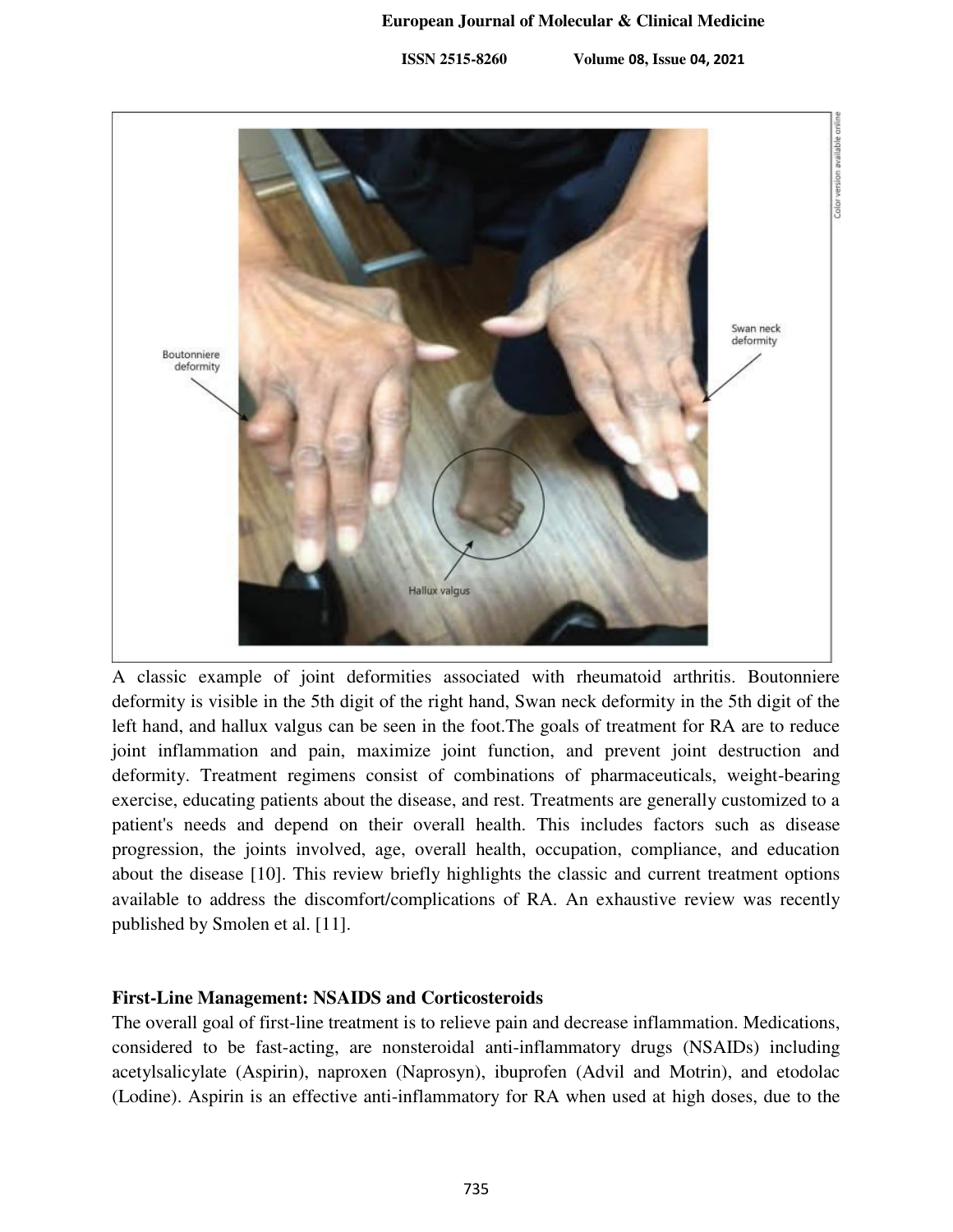inhibition of prostaglandins. It is one of the oldest NSAIDs used for joint pain. Side effects of aspirin at high doses include tinnitus, hearing loss, and gastric intolerance. There are other NSAIDs that are newer on the market than aspirin and just as effective. In addition, these drugs require fewer doses per day. NSAIDs work by inhibiting cyclo-oxygenase to prevent the synthesis of prostaglandins, prostacyclin, and thromboxanes. Common side effects are nausea, abdominal pain, ulcers, and gastrointestinal (GI) bleeding. These symptoms can be reduced if taken with food, antacids, proton pump inhibitors, or misoprostol (Cytotec), An even newer NSAID called celecoxib (Celebrex) is a selective Cox-2 inhibitor that has less risk of GI side effects [12].Corticosteroids are a more potent anti-inflammatory medication than NSAIDs, but they come with greater side effects. For this reason, they are only indicated for a short period of time at low doses, during exacerbations or flares of RA. Intra-articular injections of corticosteroids can be used for the local symptoms of inflammation [13]. They work by preventing the release of phospholipids and decreasing the actions of eosinophils, thereby decreasing inflammation. Their side effects include bone-thinning, weight gain, diabetes, and immunosuppression. Advising the patient to take calcium and vitamin D supplementation can prevent thinning of the bone. Side effects can be reduced by gradually tapering doses as a patient's condition improves. It is important to not abruptly discontinue injected or oral corticosteroids as this can lead to suppression of the hypothalamic-pituitary-adrenal axis (HPA) or flares of RA [14].

### **Opioid Analgesics**

Whittle et al. [15] addressed the question of the use of opioid analgesics for patients with pain due to RA. From their conclusions, weak opioids such as codeine, dextropropoxyphene, and tramadol may play an effective role in the short-term management of pain caused by RA, but the adverse effects outweigh the benefits. They recommend that other analgesics be considered first [16].

#### **Second-Line Management: Disease-Modifying Antirheumatic Drugs**

The overall goal of second-line treatment is to promote remission by slowing or stopping the progression of joint destruction and deformity. Medications are considered to be slow-acting because they take from weeks to months to be effective. Disease-modifying antirheumatic drugs (DMARDs) can also reduce the risk of developing lymphoma that can be associated with RA [17].Methotrexate (MTX) is the initial second-line drug (also considered an anchor drug). It is an analog to folic acid that competitively inhibits the binding of dihydrofolic acid (FH2) to the enzyme that is responsible for converting FH2 to folinic acid (FH4). Without FH4, the metabolism of purine and pyrimidine is impaired, and the synthesis of amino acids and polyamine is inhibited. MTX is an immunosuppressive drug that requires regular blood tests due to its side effects, i.e., liver problems, cirrhosis, and bone marrow deterioration. Folic acid supplementation can reduce the risk of side effects. It is an effective DMARD, has a lower incidence of side effects than other DMARDs, and has dosage flexibility, meaning that doses can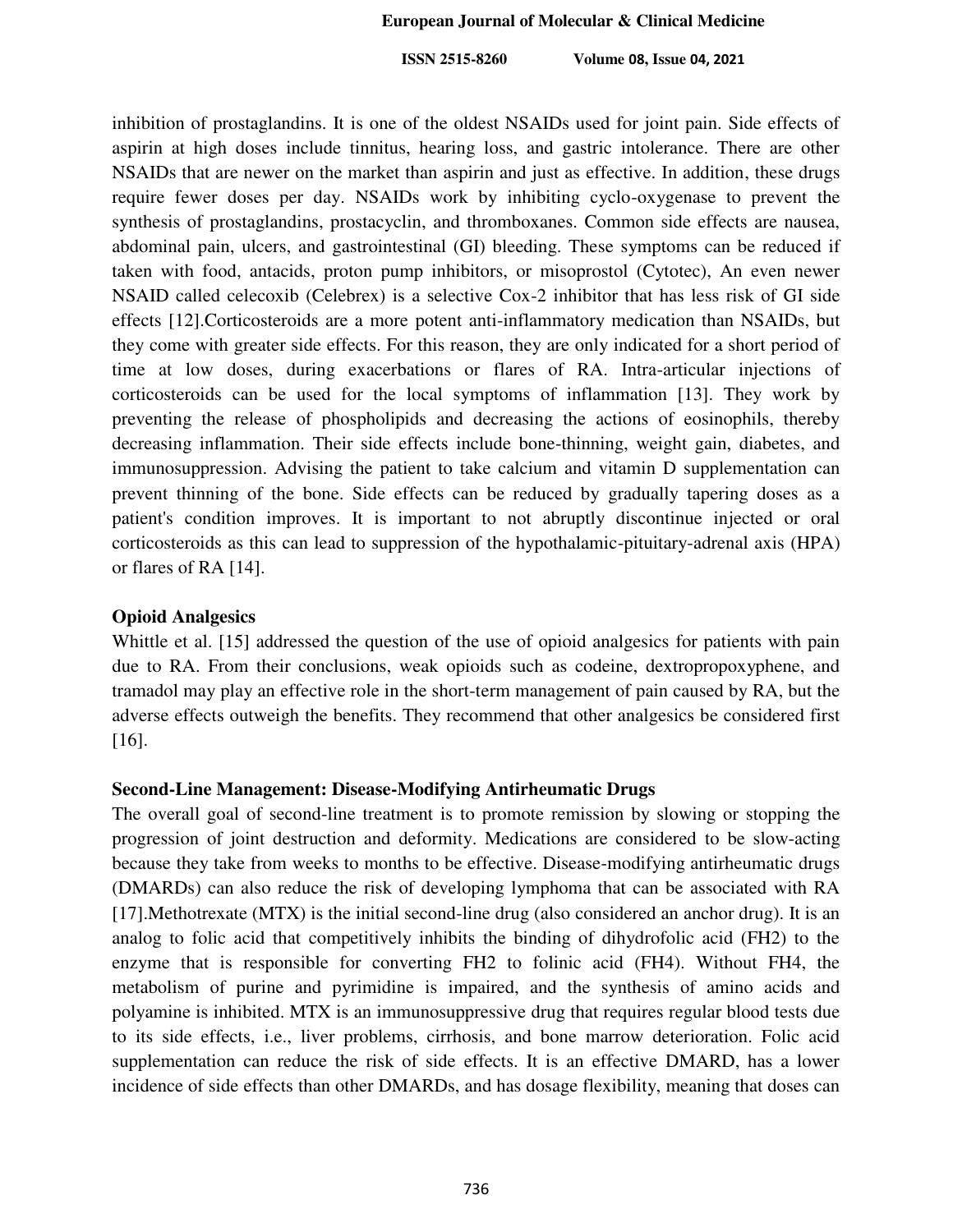be adjusted as needed [18]. Until now, there is convincing data showing the benefits of combinations of conventional synthetic DMARDs over MTX monotherapy. However, biological and synthetic DMARDs in combination are reported to be better than MTX but with more side effects and greater costs [11, 14, 19].Hydroxychloroqyine (Plaquenil) is an antimalarial drug and can be used for long-term treatment of RA. This drug decreases the secretion of monocytederived proinflammatory cytokines. Common side effects include problems in the GI tract, skin, and central nervous system. The eyes, in particular, can be affected when this drug is taken at high doses. Patients on this medication require routine consultation with an ophthalmologist [20].Sulfasalazine (Azulfidine) is a DMARD typically used in the treatment of irritable bowel disease. Combined with anti-inflammatory medications, this DMARD can be used to treat RA. The mechanism of action of this drug in the treatment of RA has not been identified. It is thought that sulfapyridine, a reduced form of the medication after administration, may reduce secretions of interleukin (IL)-8 and monocyte chemoattractant protein (MCP). This drug has side effects of GI and central nervous system symptoms as well as rash. It is usually well-tolerated among patients, but should be avoided in patients with sulfa allergies since it contains sulfa and salicylate compounds [21].Gold salts, such as aurothioglucose (Solganal), auranofin (Ridaura), gold sodium thiomalate (Myochrysine), and D-penicillamine (Depen and Cuprimine) have been used frequently in the treatment of RA. These DMARDs require frequent blood and urine tests due to damage to the bone marrow and kidneys. They have not been used recently due to the more effective treatments, particularly MTX. Other immunosuppressive medications like azathioprine (Imuran), cyclophsphamide (Cytoxan), chlorambucil (Leukeran), and cyclosporine (Sandimmune) can be employed but are typically reserved for patients with very aggressive RA or complications of the disease [22, 23].

#### **Newer Medications**

Leflunomide is an oral medication that is converted to malononitrilamide, which inhibits the synthesis of ribonucleotideuridine monophosphate pyrimidine. It relieves symptoms and retards the progression of RA. It is recommended to be used in combination with MTX but can constitute a monotherapy if patients do not respond to MTX. Side effects include hypertension, GI upset, liver damage, leukopenia, interstitial lung disease, neuropathy, rash, and bone marrow damage [24, 25].Biologics, also known as biological DMARDs, are rapidly effective in retarding the progression of the joint damage caused by RA. They are considered to be a more "direct, defined and targeted" method of treatment [26]. Nonetheless, biologics pose the problem of serious side effects, such as increased risk of infections. Other common side effects include neurologic diseases like multiple sclerosis and lymphoma [27, 28, 29].Tumor necrosis factor (TNF) is a messenger protein that promotes inflammation in joints. Biologic medications such as etanercept (Enbrel), infliximab (Remicade), adalimumab (Humira), golimumab (Simponi), and certolizumabpegol (Cimzia) are all TNF inhibitors that prevent the recruitment of the cells that cause inflammation, bringing rapid symptom relief. They are recommended if other second-line medications are not effective. Unfortunately, these medications tend to be very expensive and their role in treating patients at various stages of RA and with various mechanisms of action is a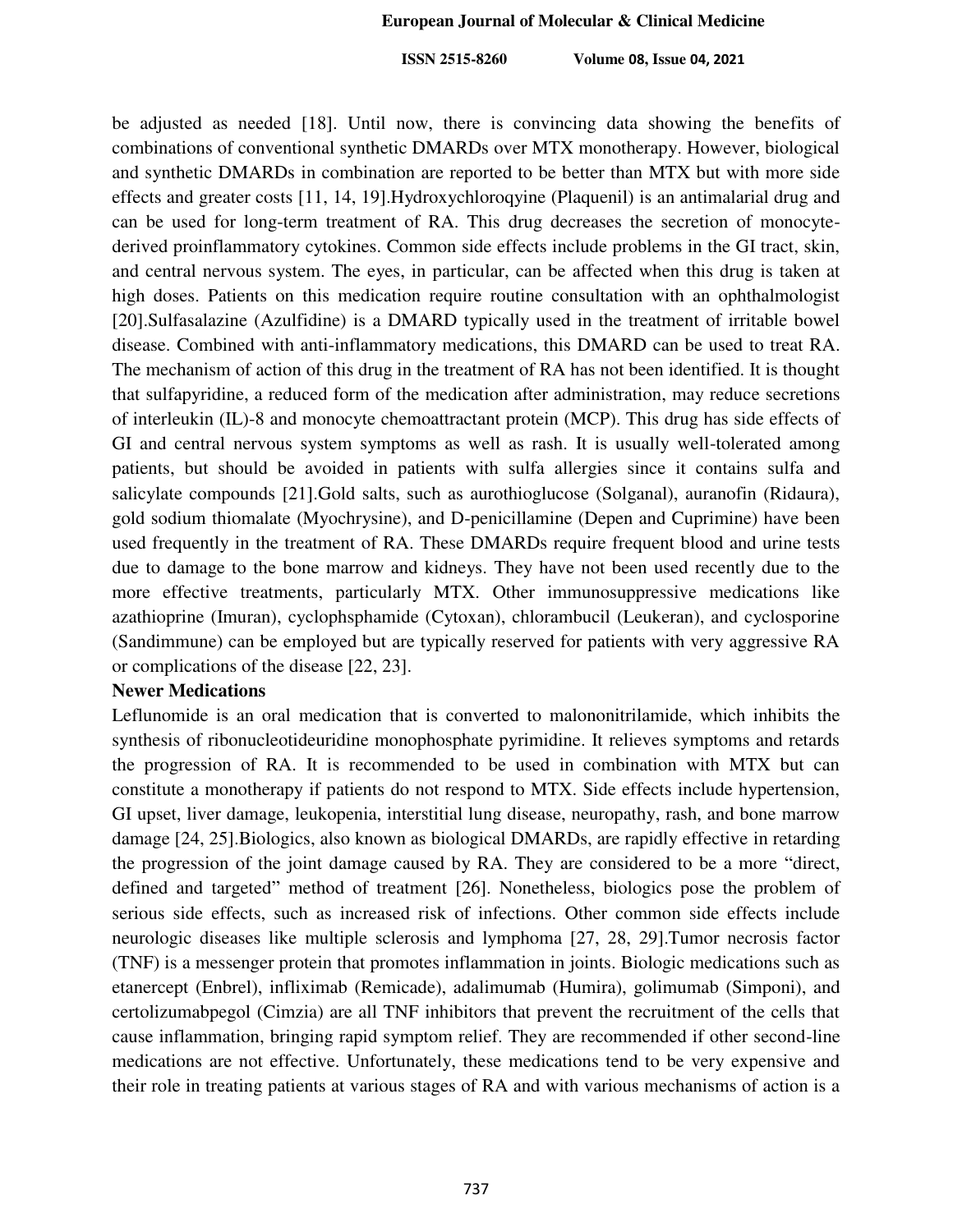matter of continuous investigation. They are often used in combination with other DMARDs, especially MTX. TNF inhibitors are contraindicated in patients with congestive heart failure of demyelinating diseases. Each biologic medication has a different mode of administration [30, 31, 32].Anakinra (Kineret) is a drug that is injected subcutaneously daily. It works by binding to IL-1, a chemical messenger of inflammation. It can be used in combination with other DMARDs or as a monotherapy, but due its low response rate compared to other biologics, it is not used as frequently [33, 34]. Rituximab (Rituxan) is useful in RA because it depletes the B cells responsible for inflammation and the production of abnormal antibodies. Typically used in the treatment of lymphoma, this drug can be used in cases of RA where TNF inhibitors have failed. In addition, rituximab has shown benefits in treating the complications of RA, such as vasculitis and cryoglobulinemia. It is administered as an intravenous infusion in 2 doses, 2 weeks apart, every 6 months [35, 36]. Abatacept (Orencia) is a biologic medication that works by blocking T cell activation. This is given as an intravenous infusion once a month or subcutaneously once a week. It is used in patients who have not been effectively treated with traditional DMARDs [37].Tocilizumab (Actemra) is a biologic that works by blocking IL-6, a chemical messenger of inflammation. It is administered via intravenous infusion given monthly or via weekly subcutaneous injections. It is also used for patients who have not been effectively treated with traditional DMARDs [38]. Lastly, tofacitinib (Xeljanz) has a different mechanism of action and works by blocking Janus kinases within cells, which are enzymes of inflammation. For this reason, it is known as a JAK inhibitor. This medication is used for patients who have not been effectively treated with MTX. Tofacitinib is taken orally twice daily, alone or in combination with MTX. It should not be used in combination with traditional biologic medications or other potent immunosuppressants [39, 40].

## **Surgery**

Joint surgery in patients with RA reached a peak in the 1990s. However, a 2010 study showed decreased rates of joint surgery in RA patients 40–59 years of age. In contrast, patients older than 60 years had increased rates of surgery [41]. Surgery is a last resort for the treatment of RA. Indications include intractable joint pain or functional decline due to joint destruction after all nonsurgical approaches have failed. At this point, the disease is considered "end-stage." The goal of surgical management is to relieve pain for the patient and restore the function of the joints. A patient needing surgical treatment should be evaluated based on their customized needs because there are many different types of surgery.A tenosynovectomy involves the excision of inflamed tendon sheaths or repairing a recent tendon rupture, most commonly in the hand [42]. Radiosynovectomy is an alternative to surgical synovectomy; it involves intra-articular injection of small radioactive particles, is cost-effective, and can treat multiple joints simultaneously [43]. Repair of ruptured tendons can also be done through arthroscopy, most commonly in the rotator cuff of the shoulder. Excision of an inflamed synovium via arthroscopy or open synovectomy is no longer commonly used due to the availability of more effective options. Another surgical option is osteotomy. In this procedure, weight-bearing bones are realigned to correct valgus or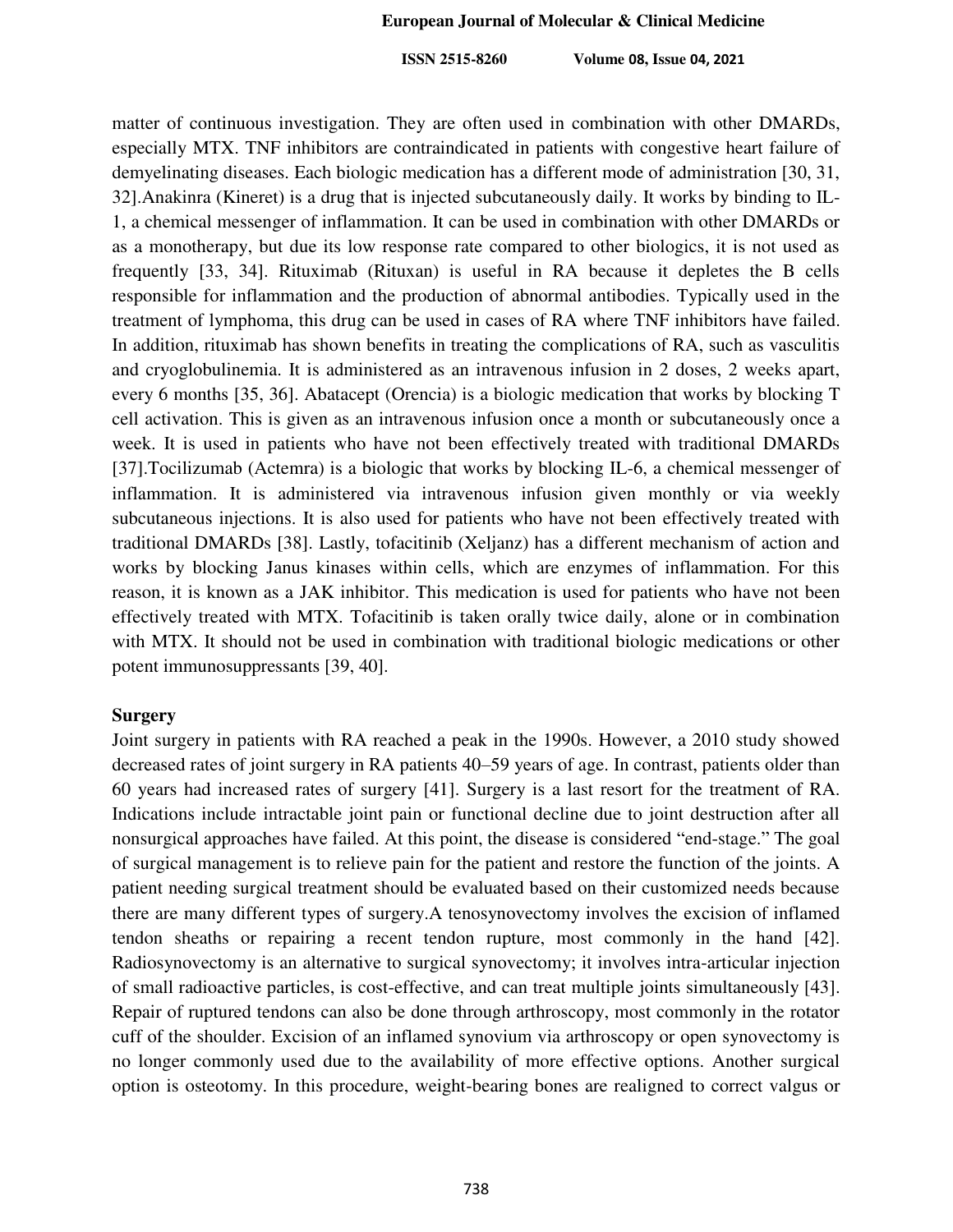varus deformities, most commonly in the knee [44]. Joint fusion can be done to stabilize joints that are not easily replaceable such as the ankle, wrist, thumb, and cervical spine. A procedure for soft-tissue release can be done to correct severe contractures around joints causing decreased range of motion; this is an older procedure that is not commonly utilized [45]. Small-joint implant arthroplasty can be done to reduce pain and improve hand function, most commonly in the metacarpophalangeal joints. Metatarsal-head excision arthroplasty is done to alleviate severe forefoot pain. Lastly, a total joint replacement involves removing the damaged joint and replacing it with a metallic, plastic, or ceramic prosthesis. This is most commonly done in the shoulder, elbow, wrist, hip, knee, and ankle [46, 47]. The major contraindication for surgical joint replacements is the presence of active systemic articular infection.

#### **Other Therapies**

It has been found that, in contrast to suggestions in the past, there are no specific foods that patients with RA should avoid. The idea that diet can "aggravate" symptoms is no longer accepted as true [48]. Home remedies have been proven to be helpful for patients suffering from RA, although they are not as effective as DMARDs. Fish oils and omega-3 fatty acid supplements are beneficial for the short-term symptoms of RA. Cumin has been shown to have anti-inflammatory effects in patients with this disease. Calcium and vitamin D supplementation can be helpful in preventing osteoporosis. Lastly, folic acid can help to prevent the side effects of MTX [49].Patients with RA also benefit from physical and occupational therapy. It is recommended that they perform exercise regularly to maintain joint mobility and strengthen the muscles around the joints. Movement exercises that are less traumatic for joints but good for muscle strength include swimming, yoga, and tai chi. Applying heat- and cold-packs before and after exercise minimizes painful symptoms. Studies are being done on different types of connective tissue collagen, to better understand and reduce RA disease activity. Lastly, with the scientific advancements and enhanced understanding of the molecular mechanisms, newer and better treatment options should become available in the near future [50, 51, 52, 53, 54, 55].

## **Conclusion**

RA is a debilitating, chronic, inflammatory disease, capable of causing joint damage as well as long-term disability. Early diagnosis and intervention are essential for the prevention of serious damage and loss of essential bodily functions. The treating physician should consider adhering to treat-to-target (T2T) recommendations [56], by first outlining the aims and then implementing the protocols to achieve and assess them. Furthermore, early referral to a specialist can help to ensure better treatment outcomes. With advances in the field of molecular medicine, we have a better understanding of disease mechanisms which can aid in the designing of more effective treatments. Old treatment modalities have been optimized and new ones have been produced. Gene array analysis is proving beneficial in finding out which patients will be more responsive to specific medications. This customization will allow for more rapid treatment as well as decrease the likelihood of disease progression during the experimental phase to seek an appropriate treatment for a particular patient. Gene array analysis is also being used to determine which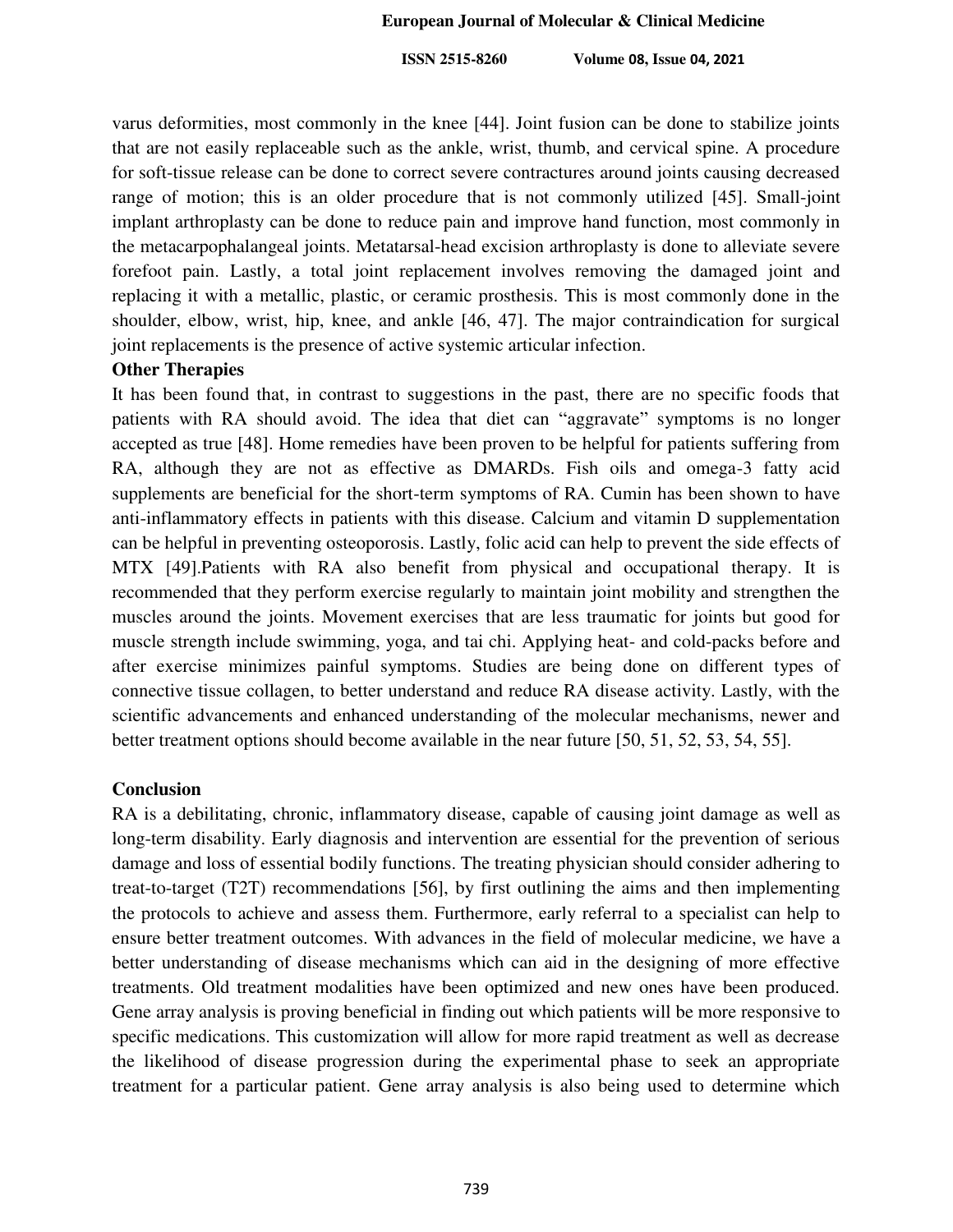patients are at greater risk for more aggressive forms of RA. It is foreseen that treatment methods will face tremendous improvements in the management of RA.

# **References**

1. Lee JE, Kim IJ, Cho MS, Lee J.A Case of Rheumatoid Vasculitis Involving Hepatic Artery in Early Rheumatoid Arthritis. J Korean Med Sci. 2017 Jul;32((7)):1207–10. [PMC free article] [PubMed] [Google Scholar]

2. Fox CQ, Ahmed SS. Physician Assistant's Clinical Review Cards. Philadelphia: F. A. Davis Company; 2002. pp. . pp. 138–139. [Google Scholar]

3. McInnes IB, Schett G. The pathogenesis of rheumatoid arthritis. N Engl J Med. 2011 Dec;365((23)):2205–19. [PubMed] [Google Scholar]

4. Chaudhari K, Rizvi S, Syed BA. Rheumatoid arthritis: current and future trends. Nat Rev Drug Discov. 2016 May;15((5)):305–6. [PubMed] [Google Scholar]

5. Picerno V, Ferro F, Adinolfi A, Valentini E, Tani C, Alunno A. One year in review: the pathogenesis of rheumatoid arthritis. ClinExpRheumatol. 2015 Jul-Aug;33((4)):551–8. [PubMed] [Google Scholar]

6. Alamanos Y, Voulgari PV, Drosos AA. Incidence and prevalence of rheumatoid arthritis, based on the 1987 American College of Rheumatology criteria: a systematic review. Semin Arthritis Rheum. 2006 Dec;36((3)):182–8. [PubMed] [Google Scholar]

7. Chopra A, Abdel-Nasser A. Epidemiology of rheumatic musculoskeletal disorders in the developing world. Best Pract Res ClinRheumatol. 2008 Aug;22((4)):583–604. [PubMed] [Google Scholar]

8. McGonagle D, Hermann KG, Tan AL. Differentiation between osteoarthritis and psoriatic arthritis: implications for pathogenesis and treatment in the biologic therapy era. Rheumatology (Oxford) 2015 Jan;54((1)):29–38. [PMC free article] [PubMed] [Google Scholar]

9. Piyarulli D, Koolaee RM. A 22-Year-Old Female With Joint Pain. In: Piyarulli D, Koolaee RM, editors. Medicine Morning Report: Beyond the Pearls. Cambridge: Elsevier; 2016. pp. pp. 65–77. [Google Scholar]

10. Staheli LT. Lower extremity management. In: Staheli LT, Hall JG, Jaffe KM, Paholke DO, editors. Arthrogryposis: A Text Atlas. Cambridge: Cambridge University Press; 1998. pp. pp. 55–73. [Google Scholar]

11. Smolen JS, Aletaha D, Barton A, Burmester GR, Emery P, Firestein GS, et al. Rheumatoid arthritis. Nat Rev Dis Primers. 2018 Feb;4:18001. [PubMed] [Google Scholar]

12. Ong CK, Lirk P, Tan CH, Seymour RA. An evidence-based update on nonsteroidal antiinflammatory drugs.Clin Med Res. 2007 Mar;5((1)):19–34. [PMC free article] [PubMed] [Google Scholar]

13. Combe B, Landewe R, Daien CI, Hua C, Aletaha D, Álvaro-Gracia JM, et al. 2016 update of the EULAR recommendations for the management of early arthritis. Ann Rheum Dis. 2017 Jun;76((6)):948–59. [PubMed] [Google Scholar]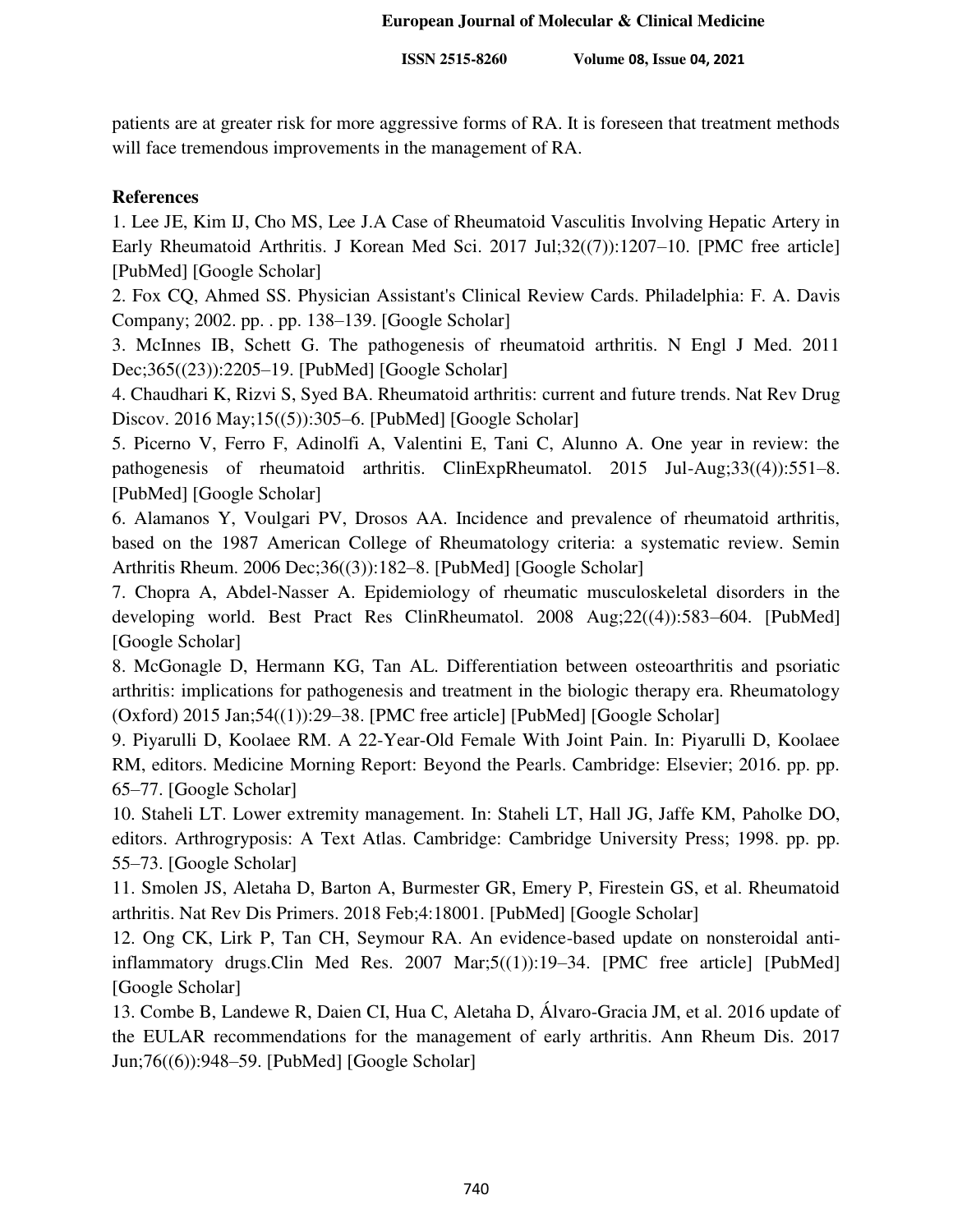14. Liu D, Ahmet A, Ward L, Krishnamoorthy P, Mandelcorn ED, Leigh R, et al. A practical guide to the monitoring and management of the complications of systemic corticosteroid therapy.Allergy Asthma ClinImmunol. 2013 Aug;9((1)):30. [PMC free article] [PubMed] [Google Scholar]

15. Whittle SL, Colebatch AN, Buchbinder R, Edwards CJ, Adams K, Englbrecht M, et al. Multinational evidence-based recommendations for pain management by pharmacotherapy in inflammatory arthritis: integrating systematic literature research and expert opinion of a broad panel of rheumatologists in the 3e Initiative. Rheumatology (Oxford) 2012 Aug;51((8)):1416–25. [PMC free article] [PubMed] [Google Scholar]

16. Richards BL, Whittle SL, van der Heijde DM, Buchbinder R. The efficacy and safety of antidepressants in inflammatory arthritis: a Cochrane systematic review. J Rheumatol Suppl. 2012 Sep;90((0)):21–7. [PubMed] [Google Scholar]

17. Smolen JS, Landewé R, Breedveld FC, Dougados M, Emery P, Gaujoux-Viala C, et al. EULAR recommendations for the management of rheumatoid arthritis with synthetic and biological disease-modifying antirheumatic drugs. Ann Rheum Dis. 2010 Jun;69((6)):964–75. [PMC free article] [PubMed] [Google Scholar]

18. Tian H, Cronstein BN. Understanding the mechanisms of action of methotrexate: implications for the treatment of rheumatoid arthritis. Bull NYU HospJt Dis. 2007;65((3)):168– 73. [PubMed] [Google Scholar]

19. Daien CI, Hua C, Combe B, Landewe R. Non-pharmacological and pharmacological interventions in patients with early arthritis: a systematic literature review informing the 2016 update of EULAR recommendations for the management of early arthritis. RMD Open. 2017 Jan;3((1)):e000404. [PMC free article] [PubMed] [Google Scholar]

20. Silva JC, Mariz HA, Rocha LF, Jr, Oliveira PS, Dantas AT, Duarte AL, et al. Hydroxychloroquine decreases Th17-related cytokines in systemic lupus erythematosus and rheumatoid arthritis patients. Clinics (São Paulo) 2013 Jun;68((6)):766–71. [PMC free article] [PubMed] [Google Scholar]

21. Volin MV, Harlow LA, Woods JM, Campbell PL, Amin MA, Tokuhira M, et al. Treatment with sulfasalazine or sulfapyridine, but not 5-aminosalicyclic acid, inhibits basic fibroblast growth factor-induced endothelial cell chemotaxis. Arthritis Rheum. 1999 Sep;42((9)):1927–35. [PubMed] [Google Scholar]

22. Sailaja AK. An overall review on rheumatoid arthritis.Journal of Current Pharma Research. 2014;4:1138–43. [Google Scholar]

23. Kumar P, Banik S. Pharmacotherapy options in rheumatoid arthritis. Clin Med Insights Arthritis MusculoskeletDisord. 2013 Aug;6:35–43. [PMC free article] [PubMed] [Google Scholar]

24. Fox RI, Herrmann ML, Frangou CG, Wahl GoM, Morris RE, Kirschbaum BJ. How does leflunomide modulate the immune response in rheumatoid arthritis? BioDrugs. 1999 Oct;12((4)):301–15. [PubMed] [Google Scholar]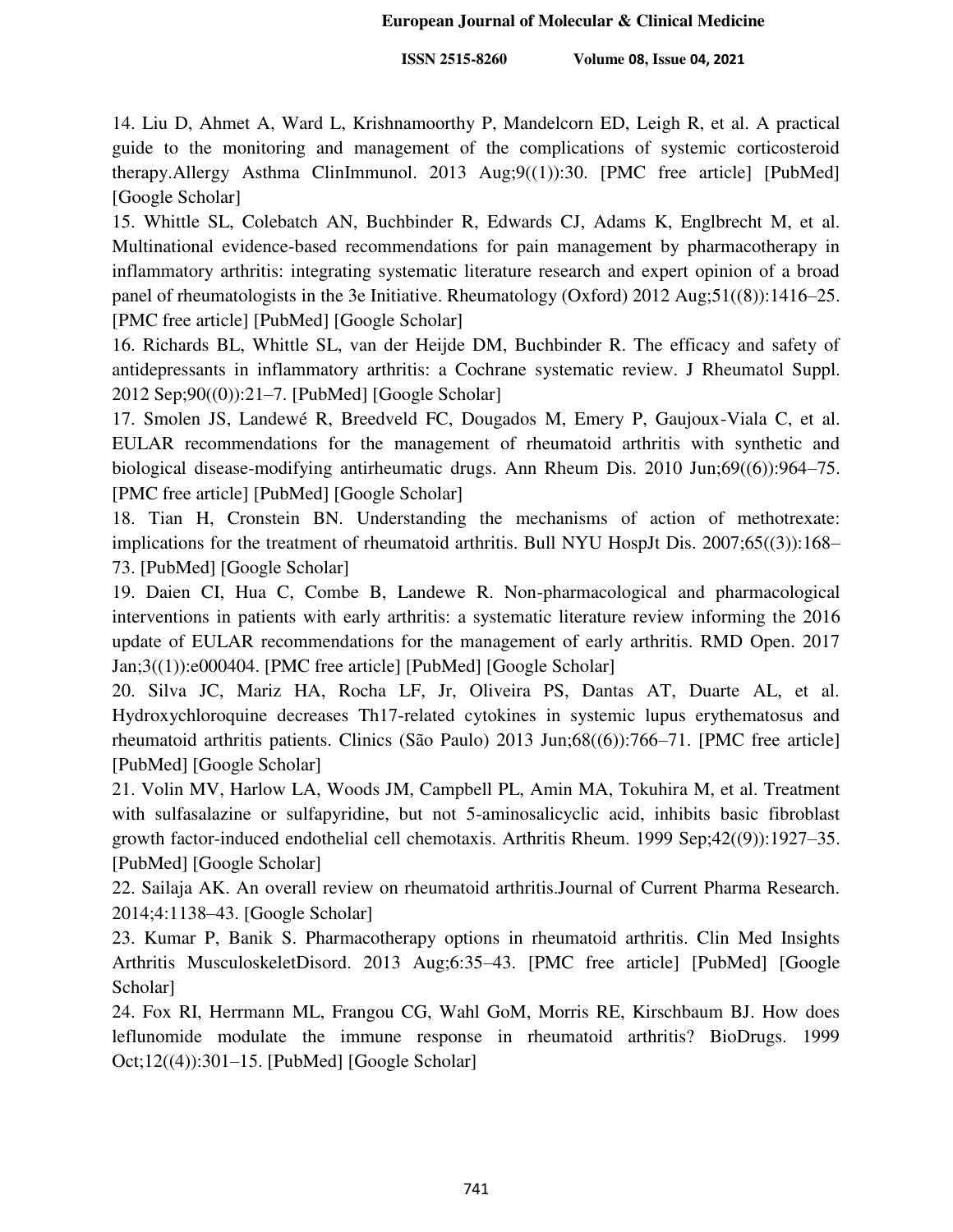25. Gibofsky A. Combination therapy for rheumatoid arthritis in the era of biologicals. HSS J. 2006 Feb;2((1)):30–41. [PMC free article] [PubMed] [Google Scholar]

26. Shiel WC., Jr Rheumatoid Arthritis.2017 (accesses May 12, 2017) http://www.medicinenet.com/rheumatoid\_arthritis/article.htm.

27. Rein P, Mueller RB. Treatment with Biologicals in Rheumatoid Arthritis: an Overview. RheumatolTher. 2017 Dec;4((2)):247–61. [PMC free article] [PubMed] [Google Scholar]

28. den Broeder AA, van Herwaarden N, van den Bemt BJ. Therapeutic drug monitoring of biologicals in rheumatoid arthritis: a disconnect between beliefs and facts. CurrOpinRheumatol. 2018 May;30((3)):266–75. [PubMed] [Google Scholar]

29. Tovey MG, Lallemand C. Immunogenicity and other problems associated with the use of biopharmaceuticals. TherAdv Drug Saf. 2011 Jun;2((3)):113–28. [PMC free article] [PubMed] [Google Scholar]

30. Gay RD, Clarke AW, Elgundi Z, Domagala T, Simpson RJ, Le NB, et al. Anti-TNFα domain antibody construct CEP-37247: full antibody functionality at half the size. MAbs. 2010 Nov-Dec;2((6)):625–38. [PMC free article] [PubMed] [Google Scholar]

31. Lis K, Kuzawińska O, Bałkowiec-Iskra E. Tumor necrosis factor inhibitors - state of knowledge. Arch Med Sci. 2014 Dec;10((6)):1175–85. [PMC free article] [PubMed] [Google Scholar]

32. Perpétuo IP, Caetano-Lopes J, Rodrigues AM, Campanilho-Marques R, Ponte C, Canhão H, et al. Effect of Tumor Necrosis Factor Inhibitor Therapy on Osteoclasts Precursors in Rheumatoid Arthritis. BioMed Res Int. 2017;2017:2690402. [PMC free article] [PubMed] [Google Scholar]

33. Mann DL. Innate immunity and the failing heart: the cytokine hypothesis revisited. Circ Res. 2015 Mar;116((7)):1254–68. [PMC free article] [PubMed] [Google Scholar]

34. Curtis JR, Singh JA. Use of biologics in rheumatoid arthritis: current and emerging paradigms of care. ClinTher. 2011 Jun;33((6)):679–707. [PMC free article] [PubMed] [Google Scholar]

35. Mok CC. Rituximab for the treatment of rheumatoid arthritis: an update. Drug Des DevelTher. 2013 Dec;8:87–100. [PMC free article] [PubMed] [Google Scholar]

36. Emer JJ, Claire W. Rituximab: a review of dermatological applications. J ClinAesthetDermatol. 2009 May;2((5)):29–37. [PMC free article] [PubMed] [Google Scholar]

37. Rosman Z, Shoenfeld Y, Zandman-Goddard G. Biologic therapy for autoimmune diseases: an update. BMC Med. 2013 Apr;11((1)):88. [PMC free article] [PubMed] [Google Scholar]

38. Gómez-Gómez GJ, Masedo Á, Yela C, Martínez-Montiel MP, Casís B. Current stage in inflammatory bowel disease: what is next? World J Gastroenterol. 2015 Oct;21((40)):11282– 303. [PMC free article] [PubMed] [Google Scholar]

39. Hodge JA, Kawabata TT, Krishnaswami S, Clark JD, Telliez JB, Dowty ME, et al. The mechanism of action of tofacitinib - an oral Janus kinase inhibitor for the treatment of rheumatoid arthritis.ClinExpRheumatol. 2016 Mar-Apr;34((2)):318–28. [PubMed] [Google Scholar]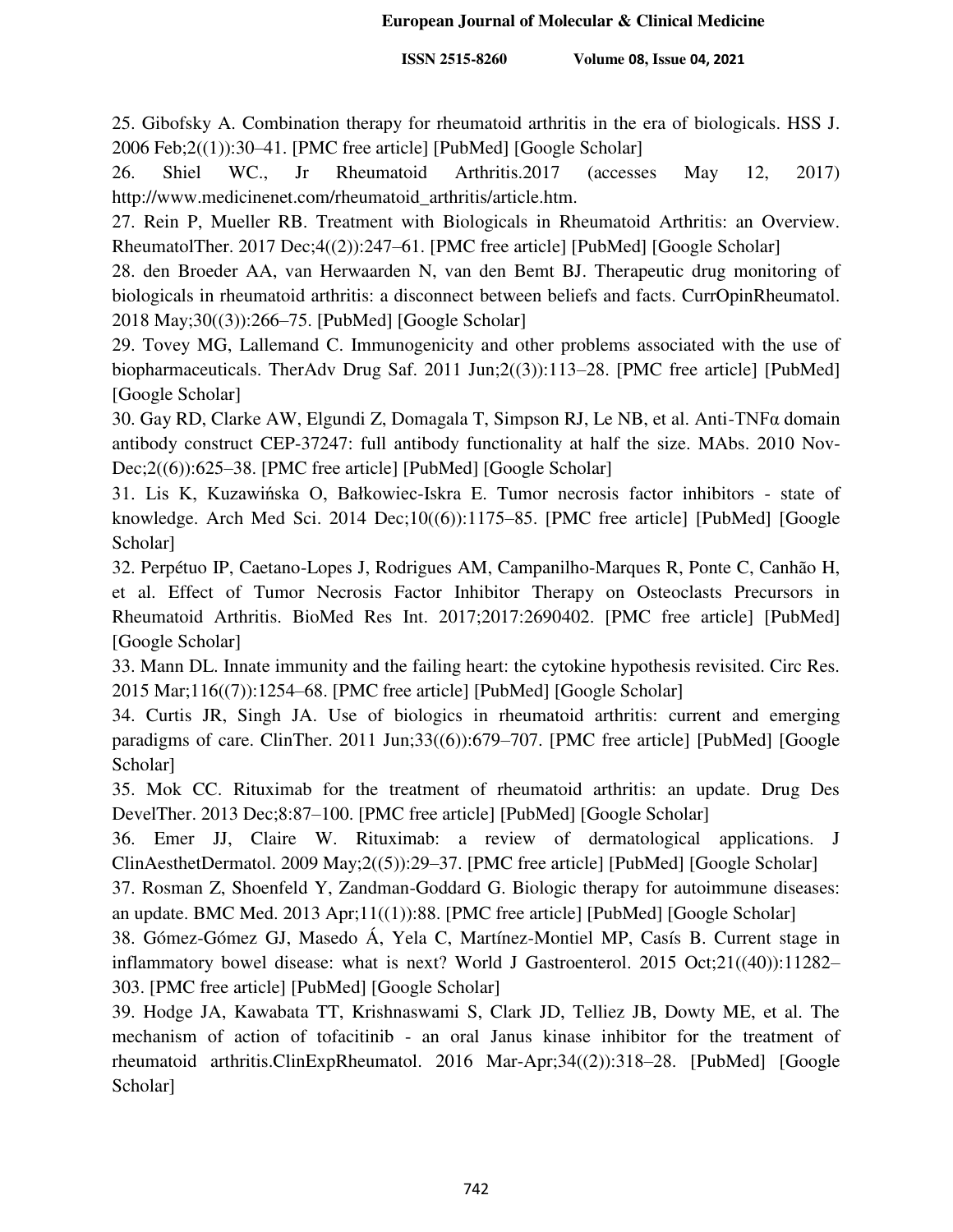40. Cada DJ, Demaris K, Levien TL, Baker DE. Tofacitinib.Hosp Pharm. 2013 May;48((5)):413–24. [PMC free article] [PubMed] [Google Scholar]

41. Louie GH, Ward MM. Changes in the rates of joint surgery among patients with rheumatoid arthritis in California, 1983-2007. Ann Rheum Dis. 2010 May;69((5)):868–71. [PMC free article] [PubMed] [Google Scholar]

42. Chung KC, Pushman AG. Current concepts in the management of the rheumatoid hand. J Hand Surg Am. 2011 Apr;36((4)):736–47. [PMC free article] [PubMed] [Google Scholar]

43. Knut L. Radiosynovectomy in the therapeutic management of arthritis. World J Nucl Med. 2015 Jan-Apr;14((1)):10–5. [PMC free article] [PubMed] [Google Scholar]

44. Puddu G, Cipolla M, Cerullo G, Franco V, Giannì E. Which osteotomy for a valgus knee? IntOrthop. 2010 Feb;34((2)):239–47. [PMC free article] [PubMed] [Google Scholar]

45. Brooks F, Hariharan K. The rheumatoid forefoot.Curr Rev Musculoskelet Med. 2013 Dec;6((4)):320–7. [PMC free article] [PubMed] [Google Scholar]

46. Rheumatic surgery-overview/Surgical treatment-general opinions. ActaOrthop Scand. 2000;71((sup294 Suppl 294)):8–14. [Google Scholar]

47. Pajarinen J, Lin TH, Sato T, Yao Z, Goodman SB. Interaction of Materials and Biology in Total Joint Replacement - Successes, Challenges and Future Directions. J Mater Chem B Mater Biol Med. 2014 Nov;2((41)):7094–108. [PMC free article] [PubMed] [Google Scholar]

48. Halstead JA, Stoten S. Orthopedic Nursing: Caring for Patients with Musculoskeletal Disorders. Bridgewater: Western Schools; 2010. [Google Scholar]

49. Escott-Stump S. Nutrition and Diagnosis-Related Care. Philadelphia: Lippincott Williams & Wilkins; 2011. [Google Scholar]

50. Centers for Disease Control and Prevention Physical Activity for Arthritis (accessed 2017 April 25) Available from: https://www.cdc.gov/arthritis/basics/physical-activity-overview.html.

51. Cooney JK, Law RJ, Matschke V, Lemmey AB, Moore JP, Ahmad Y, et al. Benefits of exercise in rheumatoid arthritis. J Aging Res. 2011 Feb;2011:681640. [PMC free article] [PubMed] [Google Scholar]

52. Zitnay JL, Li Y, Qin Z, San BH, Depalle B, Reese SP, et al. Molecular level detection and localization of mechanical damage in collagen enabled by collagen hybridizing peptides. Nat Commun. 2017 Mar;8:14913. [PMC free article] [PubMed] [Google Scholar]

53. Burska AN, Roget K, Blits M, Soto Gomez L, van de Loo F, Hazelwood LD, et al. Gene expression analysis in RA: towards personalized medicine. Pharmacogenomics J. 2014 Apr;14((2)):93–106. [PMC free article] [PubMed] [Google Scholar]

54. Nakamura S, Suzuki K, Iijima H, Hata Y, Lim CR, Ishizawa Y, et al. Identification of baseline gene expression signatures predicting therapeutic responses to three biologic agents in rheumatoid arthritis: a retrospective observational study. Arthritis Res Ther. 2016 Jul;18((1)):159. [PMC free article] [PubMed] [Google Scholar]

55. González-Álvaro I, Ortiz AM, Seoane IV, García-Vicuña R, Martínez C, Gomariz RP. Biomarkers predicting a need for intensive treatment in patients with early arthritis.Curr Pharm Des. 2015;21((2)):170–81. [PMC free article] [PubMed] [Google Scholar]